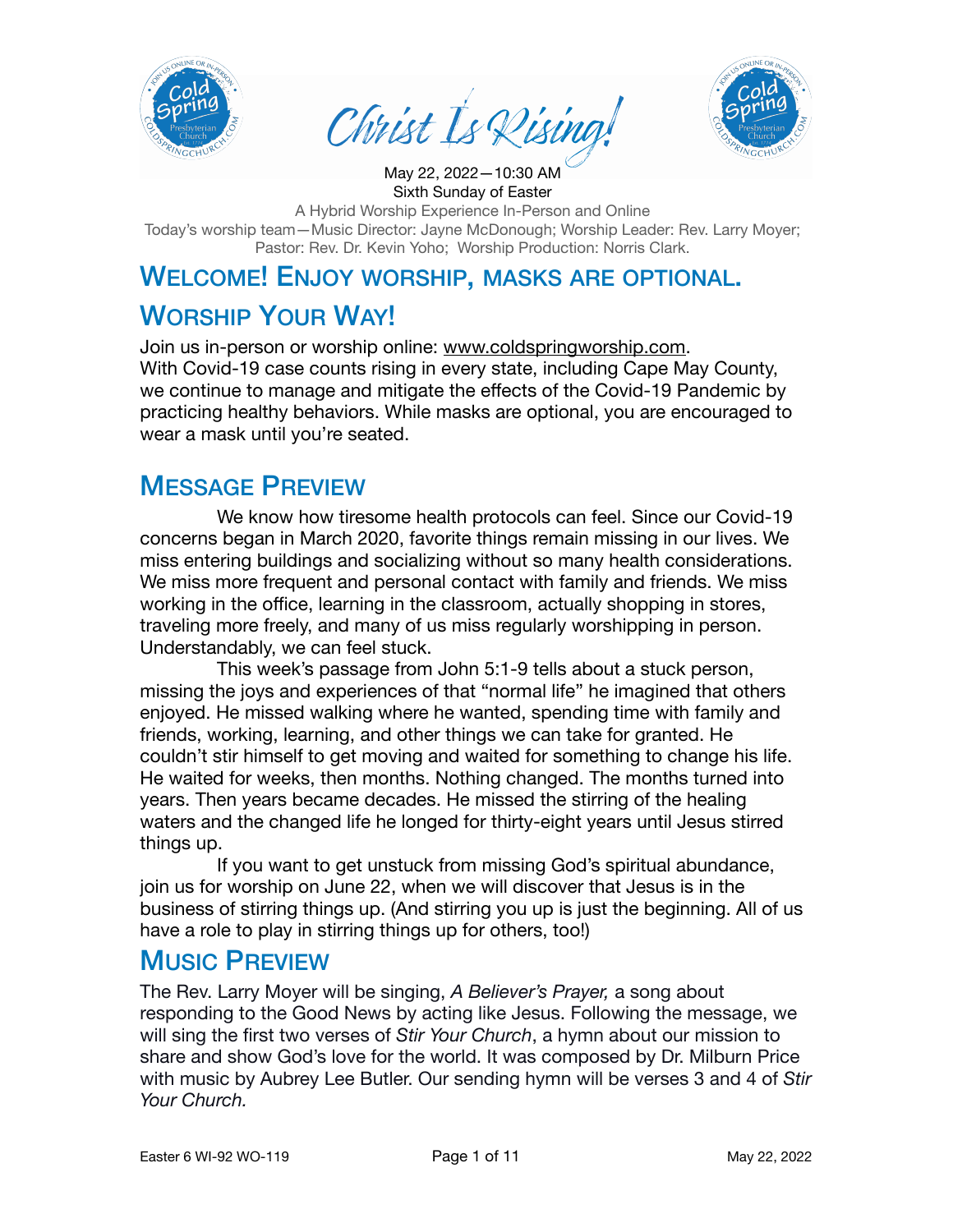| <b>GREETING OF WORSHIPPERS: PASTOR KEVIN</b>            | (10:24)       |
|---------------------------------------------------------|---------------|
| <b>COUNTDOWN TO WORSHIP</b>                             | (10:25)       |
| <b>PRELUDE: JAYNE MCDONOUGH</b>                         | (10:27)       |
| <b>WELCOME: PASTOR KEVIN</b>                            | (10:30)       |
| <b>CALL TO WORSHIP (RESPONSIVELY): REV. LARRY MOYER</b> | (10:32)       |
| Hallelujah! Christ is risen!                            |               |
| Christ is risen, indeed!                                |               |
| God has called us to this place.                        |               |
| What do you seek?                                       |               |
| We seek to have our spirits stirred by the              |               |
| power of the Holy Spirit.                               |               |
| God has brought us to this place.                       |               |
| What do you need?                                       |               |
| We need to change as we follow the example              |               |
| of Christ.                                              |               |
| God has welcomed us to this place.                      |               |
| Hallelujah! Christ is rising!                           |               |
| Christ is rising, indeed!                               |               |
| <b>GOD WELCOMES ALL (UNISON):</b>                       | $(1 - 10:33)$ |
| God welcomes all, strangers and friends;                |               |
| God's love is strong and it never ends.                 |               |
|                                                         |               |

PRAYER FOR ILLUMINATION (UNISON):

Loving God, keep our hearts and minds open to the Good News as we learn, grow, and serve. Amen.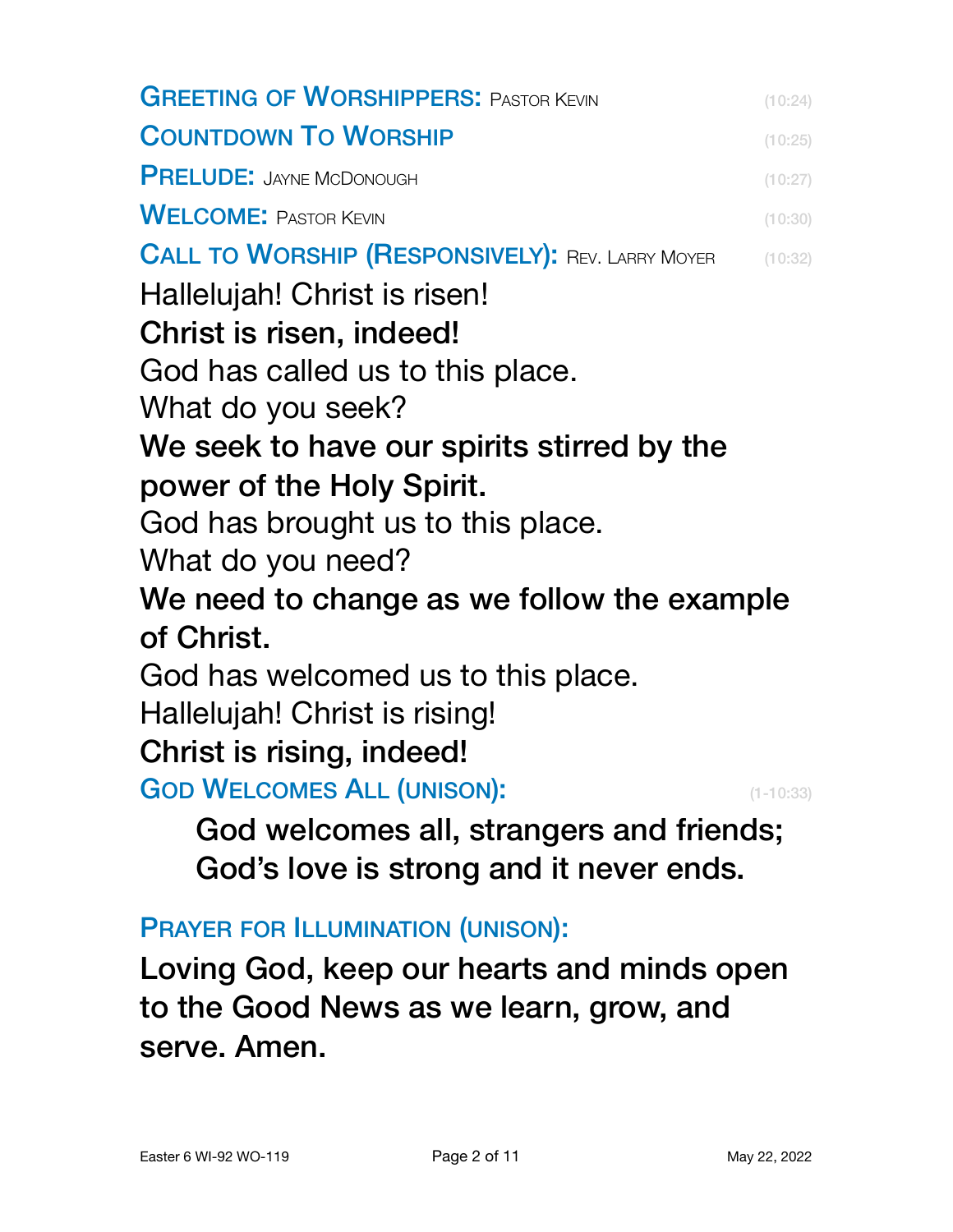### **NEW TESTAMENT READING: ACTS 16:9-15 (NIV)**

During the night Paul had a vision of a man of Macedonia standing and begging him, "Come over to Macedonia and help us." After Paul had seen the vision, we got ready at once to leave for Macedonia, concluding that God had called us to preach the gospel to them.

On the Sabbath we went outside the city gate to the river, where we expected to find a place of prayer. We sat down and began to speak to the women who had gathered there. One of those listening was a woman from the city of Thyatira named Lydia, a dealer in purple cloth. She was a worshiper of God. The Lord opened her heart to respond to Paul's message. When she and the members of her household were baptized, she invited us to her home. "If you consider me a believer in the Lord," she said, "come and stay at my house." And she persuaded us.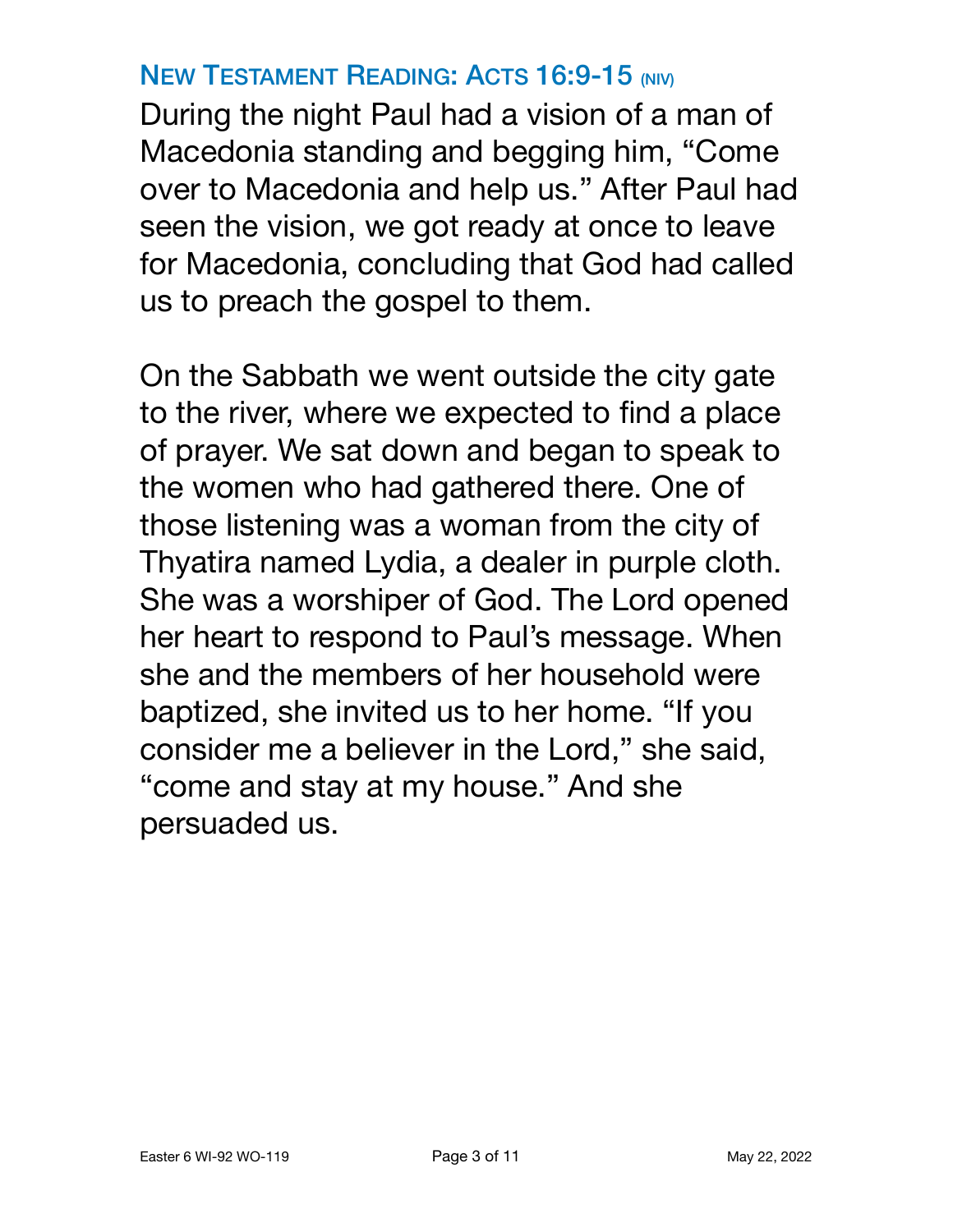# MESSAGE FOR KIDS- WHAT'S YOUR STORY? PRAYER FOR FAMILIES

#### MUSIC: *A BELIEVER'S PRAYER* - REV. LARRY MOYER

#### **GOSPEL READING: JOHN 5:1-9 (NIV)** (10:38)

**<sup>1</sup>** Some time later, Jesus went up to Jerusalem for one of the Jewish festivals. **<sup>2</sup>** Now there is in Jerusalem near the Sheep Gate a pool, which in Aramaic is called Bethesda and which is surrounded by five covered colonnades. **<sup>3</sup>** Here a great number of disabled people used to lie the blind, the lame, the paralyzed. **<sup>5</sup>** One who was there had been an invalid for thirty-eight years. **<sup>6</sup>** When Jesus saw him lying there and learned that he had been in this condition for a long time, he asked him, "Do you want to get well?"

**<sup>7</sup>** "Sir," the man who was sick replied, "I have no one to help me into the pool when the water is stirred. While I am trying to get in, someone else goes down ahead of me."

**<sup>8</sup>** Then Jesus said to him, "Get up! Pick up your mat and walk." **<sup>9</sup>** At once the man was cured; he picked up his mat and walked. The day on which this took place was a Sabbath.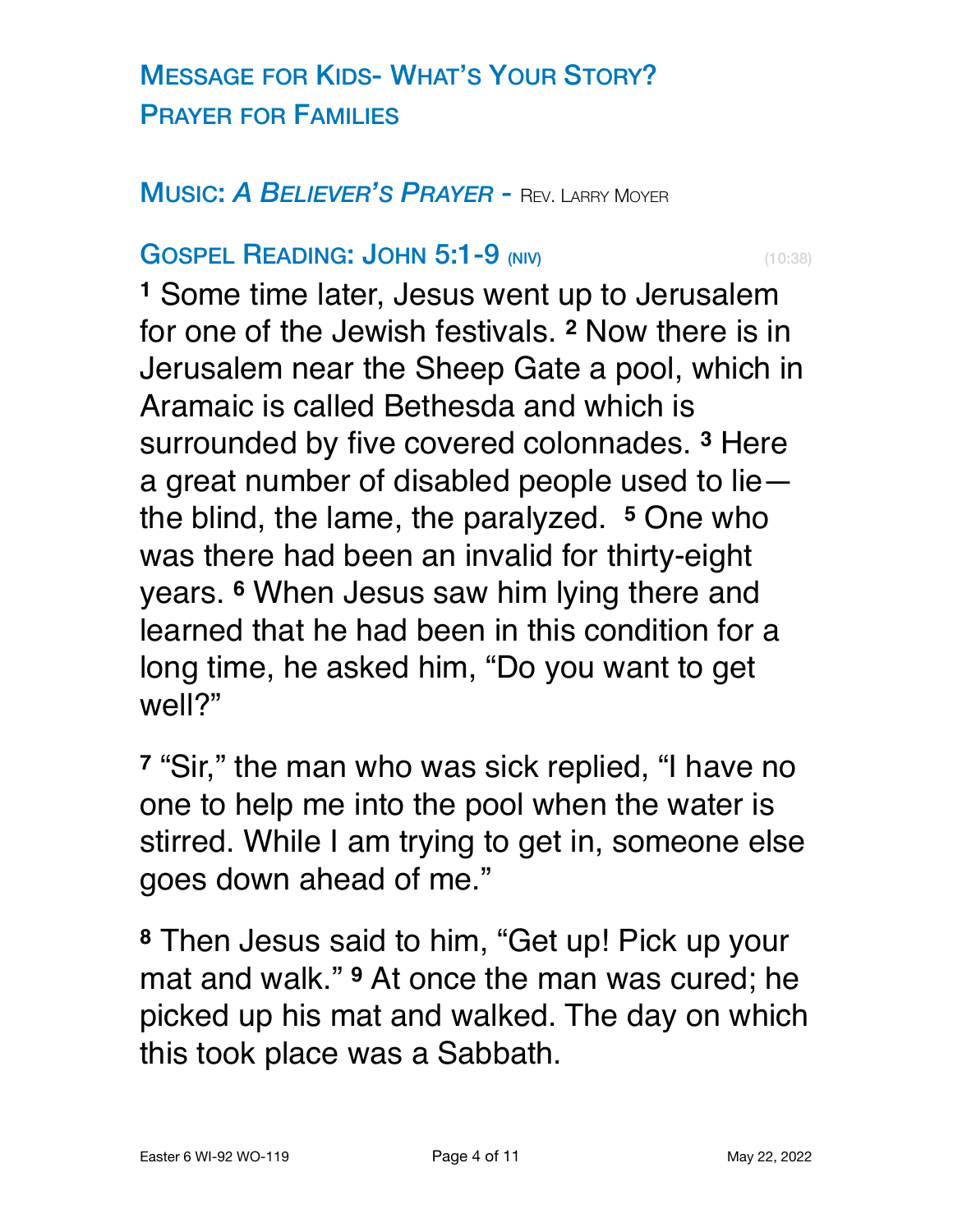

MESSAGE: STIRRING UP YOUR LIFE! REV. DR. KEVIN YOHO

#### *Our "missing" verse!*

\***4** for an angel of the Lord went down at certain times into the pool, and stirred up the water. Whoever stepped in first after the stirring of the water was made whole of whatever disease they had.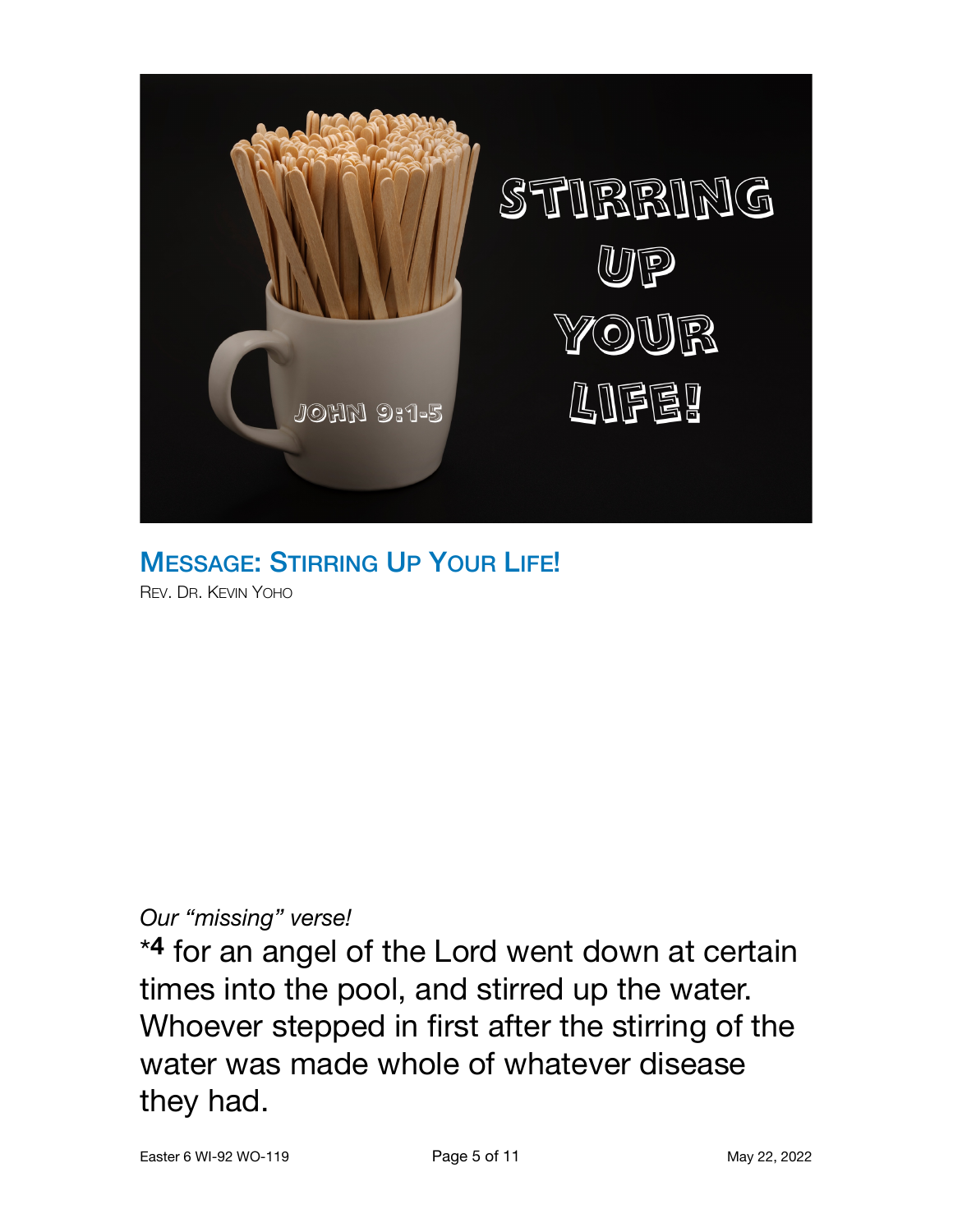# PRAYER AND SILENT REFLECTION MUSIC: *STIR YOUR CHURCH*

**<sup>1</sup>**Stir your church O God our maker Move thro'out its life today Cultivate a sense of mission In our hearts and minds we pray Help us to renew commitment To a way of ministry Which interprets for our culture How your truth can make us free

**<sup>2</sup>** Make your church a living witness To the power of its Lord Send us to the world around us With your Spirit and your Word To the many cities turmoil To every suburb, too To all those who need your message Send us forth to tell of you

### **CALL TO RECONCILIATION** (10:54)

God loves you and nothing separates you from God's love. In a spirit of gratitude and honesty, let us pray together: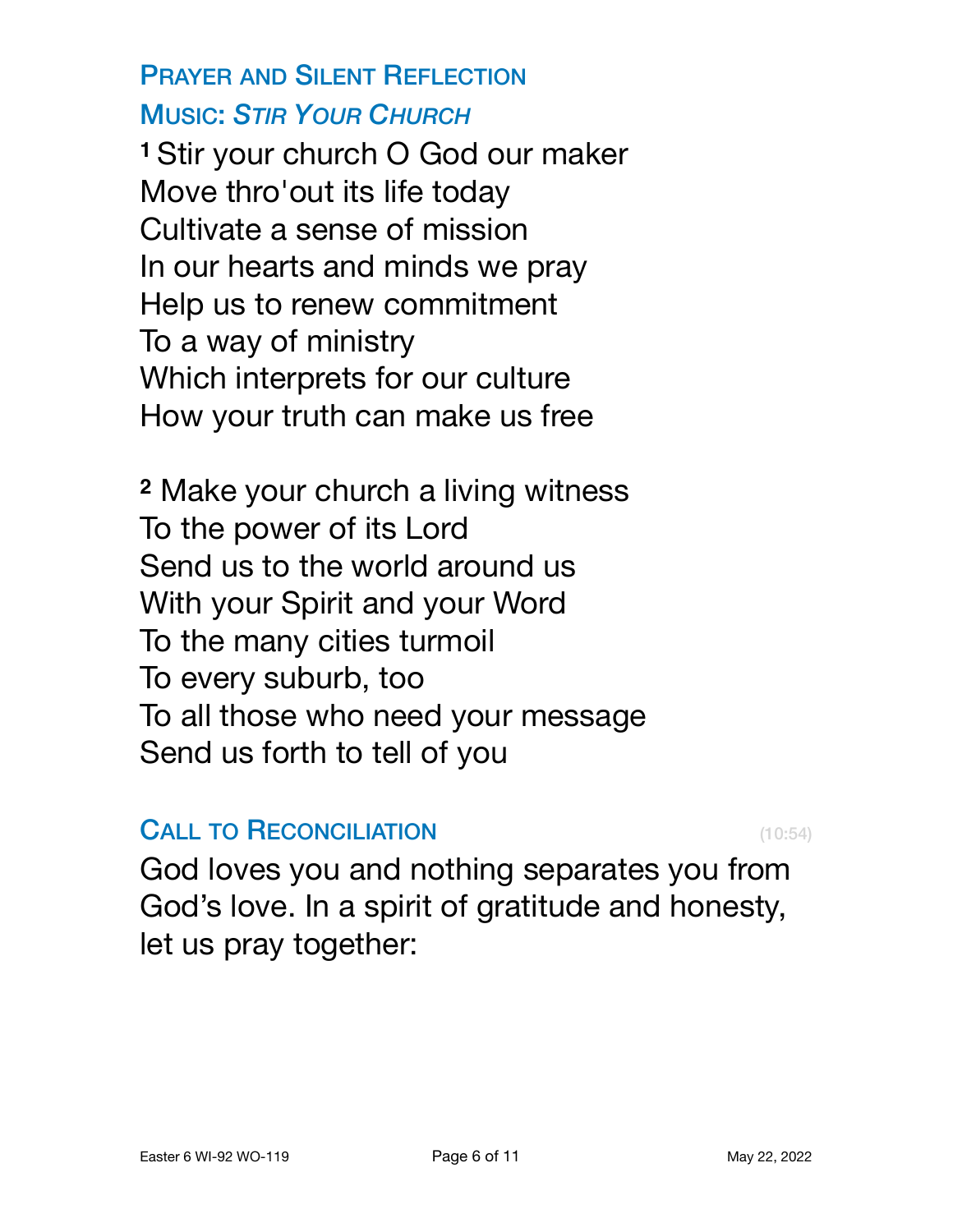# PRAYER OF FORGIVENESS (UNISON)

Thank you, God, for forgiving our sins and anything that holds us back as we are stirred by your Spirit and become reconciled to the rising Christ. Amen.

**SILENT REFLECTION** 

HEAR THE WORDS OF ASSURANCE

In the name of Jesus Christ, God loves and forgives us to live a life of faith and justice. Thanks be to God, we are forgiven! Amen.

# **THE GLORIA** (3)  $(10:56)$

Glory be to the Father, and to the Son, and to the Holy Ghost; as it was in the beginning, is now, and ever shall be, world without end. Amen. Amen.

### GIFTS OF GRATITUDE (10:57)

God calls us to lives of grateful generosity. Your gift may be placed in the donation boxes at both doors, mailed to the office, or given [online](https://www.coldspringchurch.com/giving) anytime. Thank you!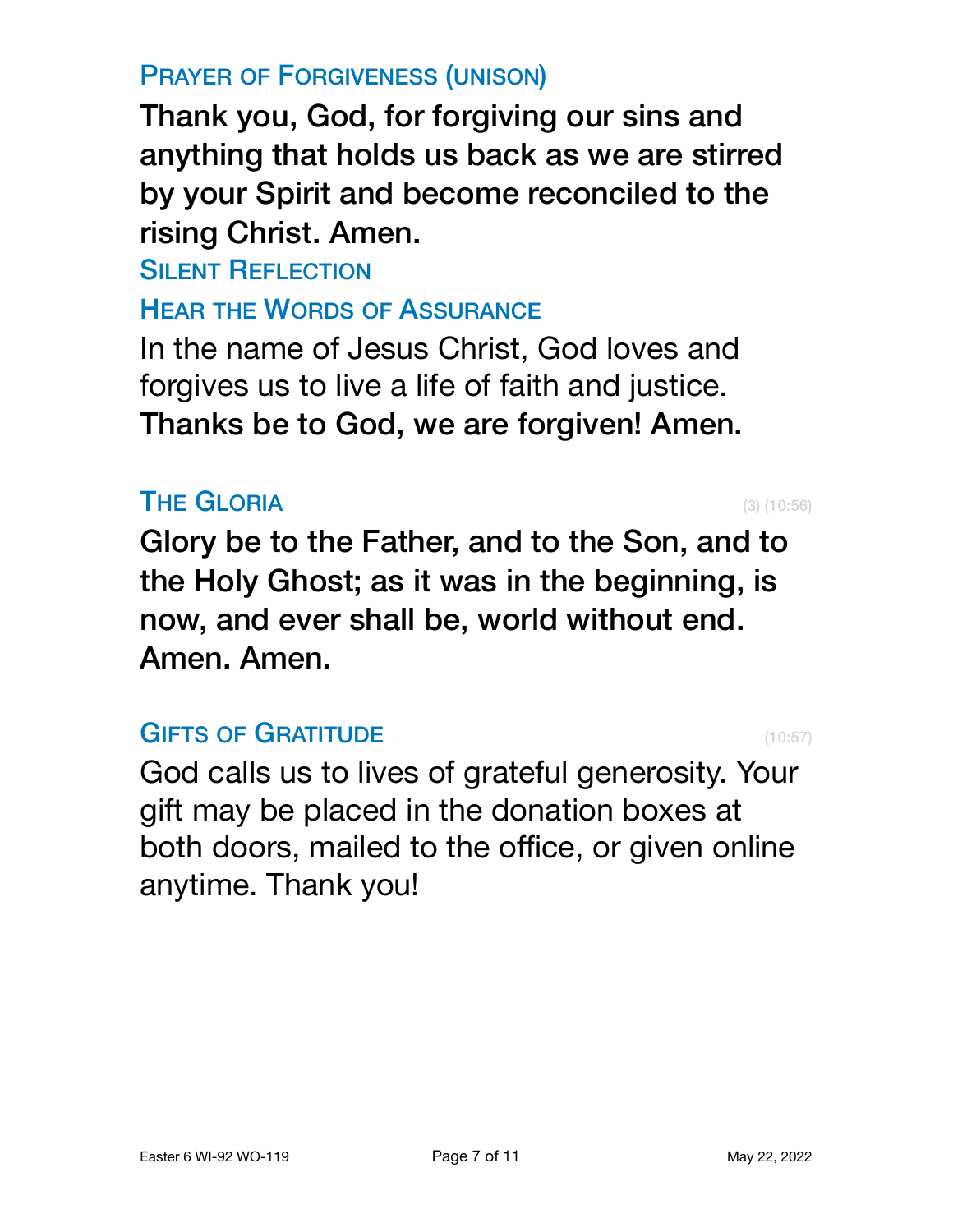# PRAYER OF GRATITUDE THE DOXOLOGY (5) (10:58)

Praise God from whom all blessings flow; praise God all creatures here below; praise God above the heavenly host, praise Father, Son, and Holy Ghost. Amen.

#### BIRTHDAYS AND ANNIVERSARIES

Happy birthday to Emily Sasso (5/24). Anniversary blessings to George & Beverly Greger (5/28).

#### PRAYERS OF THE PEOPLE: (10:58)

Judy Lambert recovering from recent surgery at Genesis (North Cape). Families mourning the loss of loved ones who recently passed including Jake Lincoln, Aunt Evelyn, Carrie Matthews, and Betty Miller. Wally (MS, rehab treatment), improved wellness). Damien Bakley (hospice). Matthew's family following a car accident (cousins of Elaine Jordan). Sandy Montaño suffered a heart attack. Harry (heart condition) and his wife Sharon (terminally ill with cancer). Wendy Boer (stroke). Lenore (macular degeneration), Verna Shifflett, Crystal Vines, Susan, Vinny, Joanne, Ed, Dorothy, Eileen, Reese, Marie, Robert, Patti, Marie.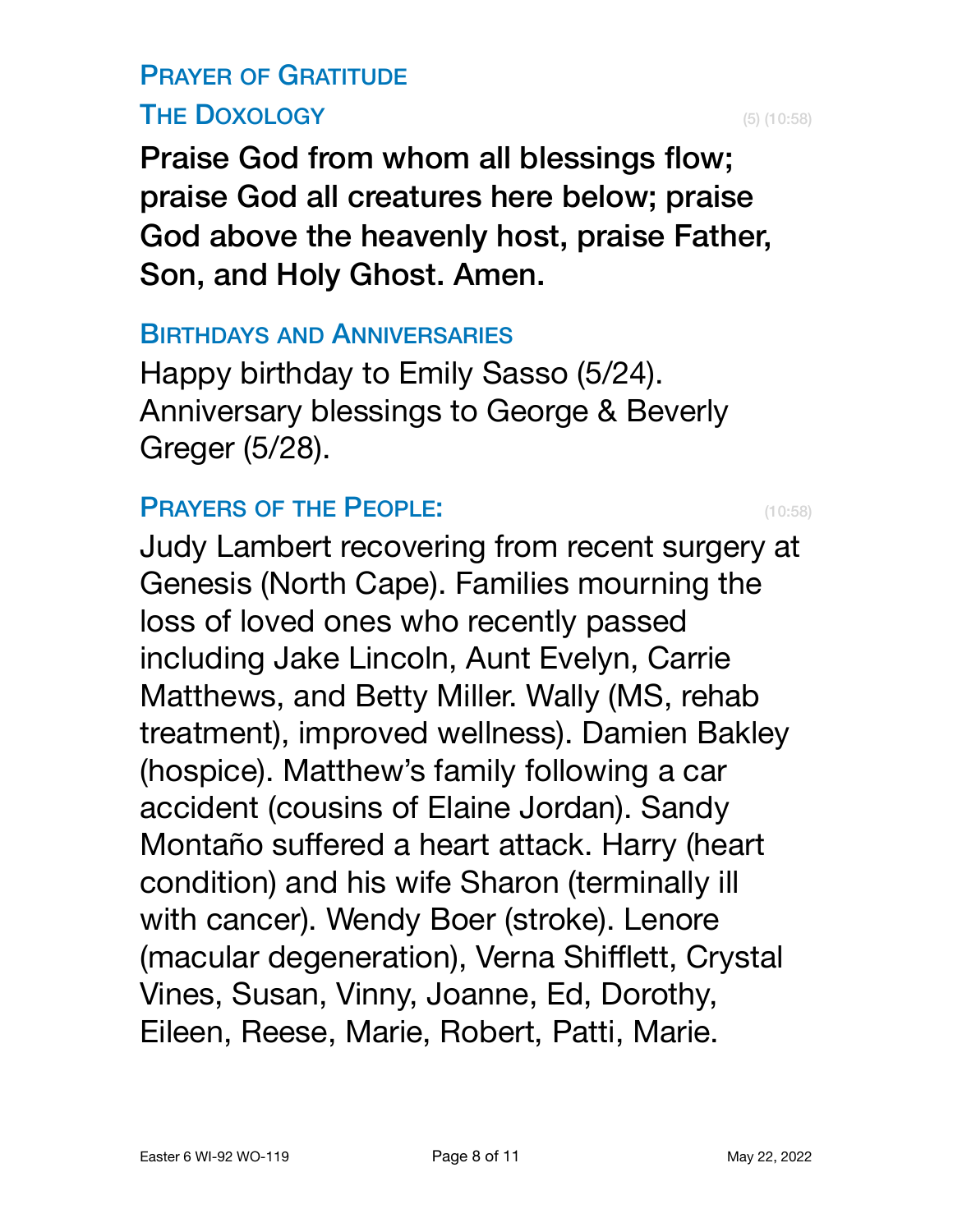We pray for the people of Ukraine and all who work for peace. We pray that all who seek shelter, food, employment, healing, and wholeness in mind, body, and spirit would receive the resources that need. We pray for those suffering from Covid-19 and other illnesses. We ask God to bless those who serve in healthcare, police, fire, government, the armed forces, education, and business. PRAYER OF THANKSGIVING

# LORD'S PRAYER (11:03)

Our Father who art in heaven, hallowed be thy name. Thy kingdom come, thy will be done, on earth as it is in heaven. Give us this day our daily bread; and forgive us our debts, as we forgive our debtors; and lead us not into temptation, but deliver us from evil. For thine is the kingdom and the power and the glory, forever. Amen.

**FRESH EXPRESSION OF COMMUNITY** (11:24)

Once we were strangers,

Now we are neighbors. Once we were strangers,

Now we are friends.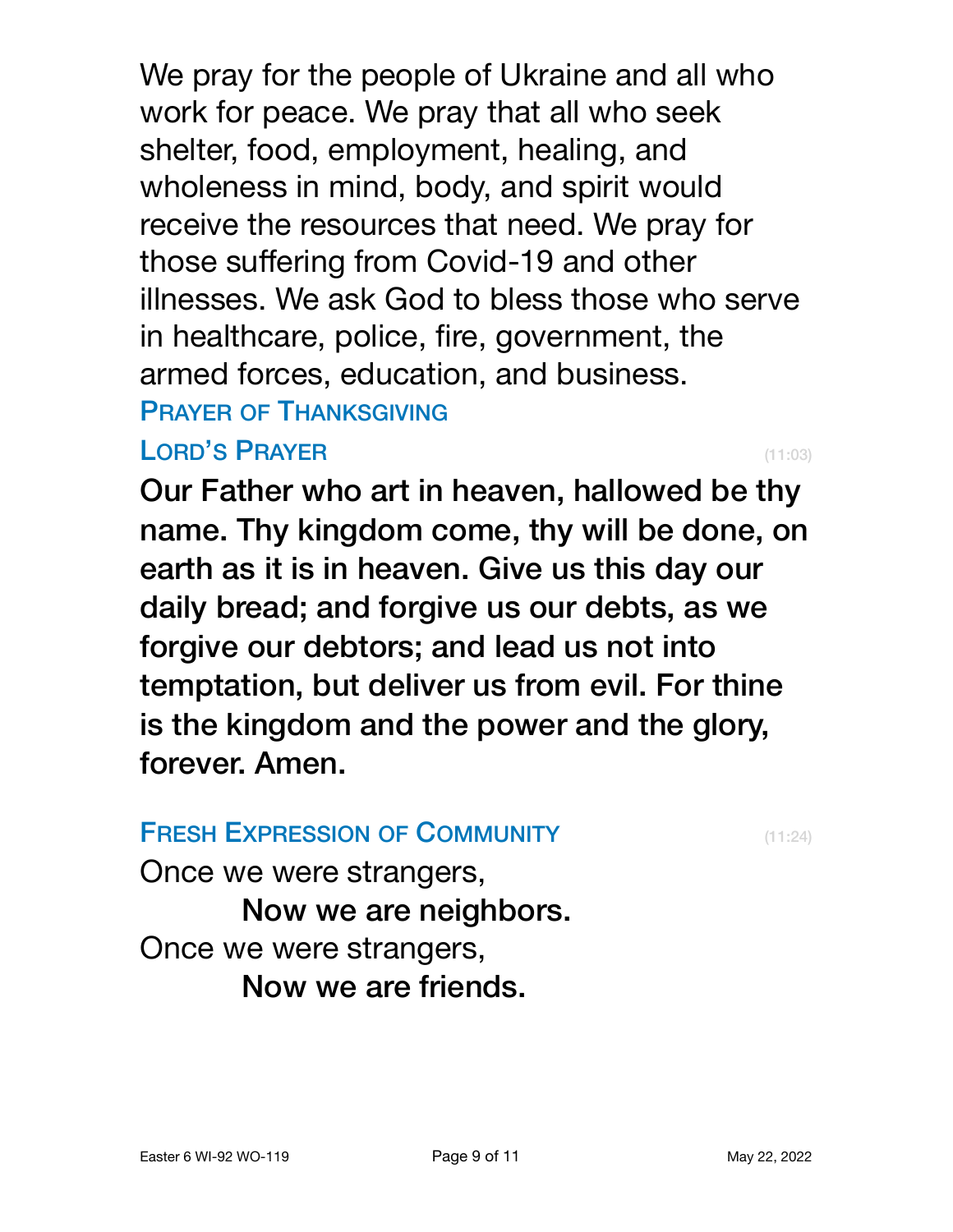#### MUSIC: *STIR YOUR CHURCH*

**<sup>3</sup>** Give to us a social conscience Which enables us to see That all folk are your creation And that they have dignity Let us feel with real compassion Needs of body mind and soul For these needs may we provide them Ministry which makes them whole

**<sup>4</sup>** Challenge us O God our maker To the task which must be done For your church to find fulfillment In the way taught by your Son With awareness of our purpose With commitment to your call May we help prepare the time when Christ will reign as Lord of all

#### **BENEDICTION: PASTOR KEVIN**

POSTLUDE: JAYNE MCDONOUGH (11:27)

Go in peace to serve! See you next week! Christ is *still* Rising!

*So glad you've joined us. Please share your worship experience with others on our YouTube channel, Facebook, and Instagram. View worship at any time on our YouTube page. Invite others to join you next week.*

Notes for Today's Worship: Cold Spring Presbyterian Church. CCLI License

#20561018. CCLI Streaming License #20561001 Worship Lyric Videos, all rights